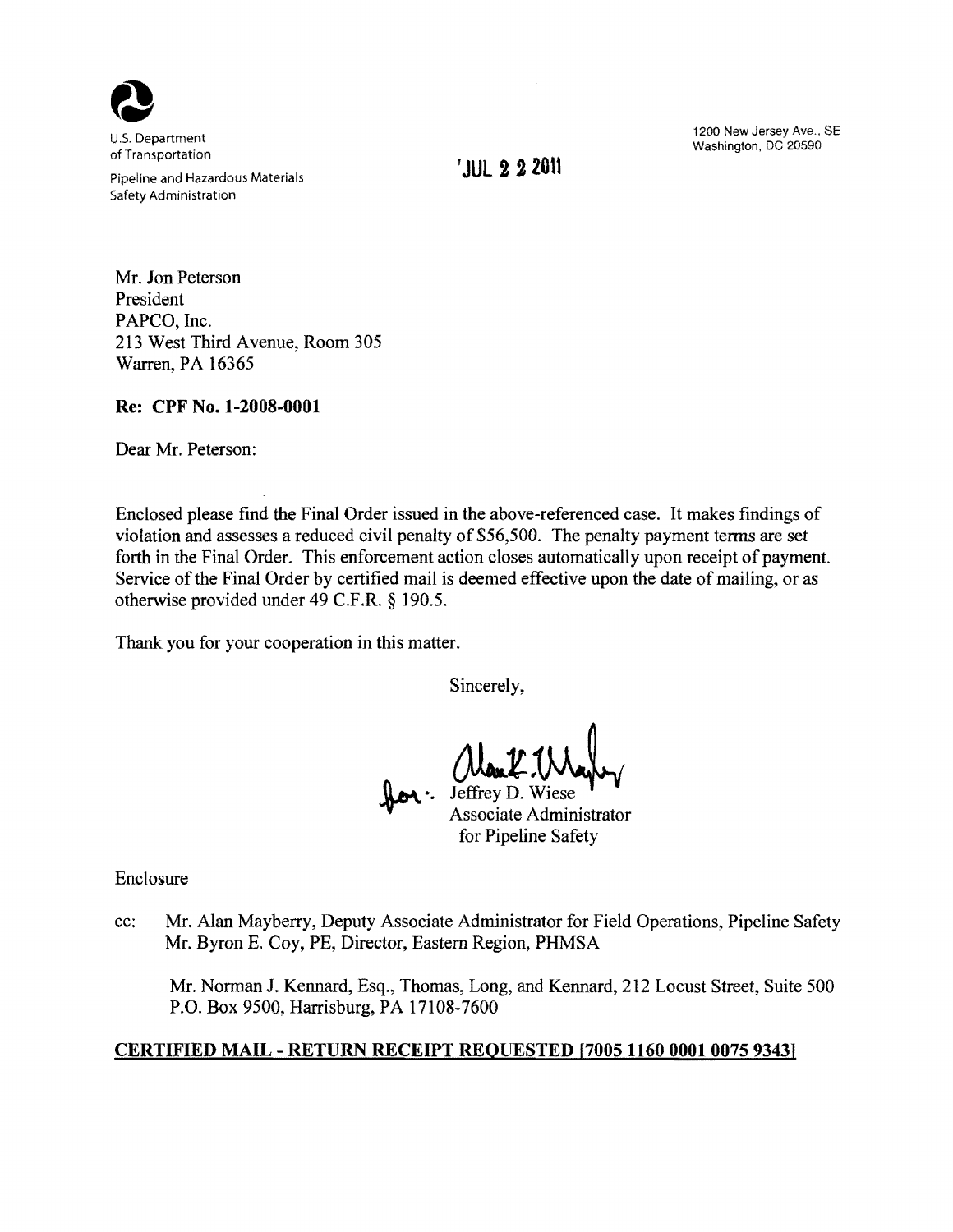# U.S. DEPARTMENT OF TRANSPORTATION PIPELINE AND HAZARDOUS MATERIALS SAFETY ADMINISTRATION OFFICE OF PIPELINE SAFETY WASHINGTON, D.C. 20590

)

)

)

)

In the Matter of

Respondent. )

PAPCO, Inc., 2008-0001

# FINAL ORDER

On June 11-13, 2007, pursuant to 49 U.S.C.  $\S$  60117, a representative of the Pipeline and Hazardous Materials Safety Administration (PHMSA), Office of Pipeline Safety (OPS), conducted an on-site pipeline safety inspection of the facilities and records of PAPCO, Inc. (PAPCO or Respondent) in Warren, Pennsylvania. PAPCO operates a small gas distribution system consisting of 6.0 miles of plastic pipe and 0.25 miles of steel pipe and had six employees at the time of the inspection.

As a result of the inspection, the Director, Eastern Region, OPS (Director), issued to Respondent, by letter dated March 20, 2008, a Notice of Probable Violation and Proposed Civil Penalty (Notice). In accordance with 49 C.F.R. § 190.207, the Notice proposed finding that PAPCO had violated 49 C.F.R. §§ 192.463(a) and 199.115 and proposed assessing a civil penalty of \$58,000 for the alleged violations. The Notice also proposed finding that Respondent had committed a probable violation of 49 C.F.R. § 192.603(b) and warning Respondent to take appropriate corrective action or be subject to future enforcement action.

Respondent responded to the Notice by letter dated May 16, 2008, as supplemented by letter dated April 27, 2009 (Response). PAPCO contested the allegations and requested a hearing. A hearing was subsequently held on April 30, 2009 via teleconference, with an attorney, PHMSA Office of Chief Counsel, presiding. At the hearing, PAPCO was represented by counsel. After the hearing, Respondent submitted a written objection to a refusal by the OPS inspector to answer a question during the hearing by letter dated May 4, 2009. Respondent provided a posthearing statement, financial statements, and other materials for the record, by letter dated May 28, 2009 (Closing). Respondent provided further materials including maps for the record on November 17,2009.

# FINDINGS OF VIOLATION

The Notice alleged that Respondent violated 49 C.F.R. Part 192 as follows: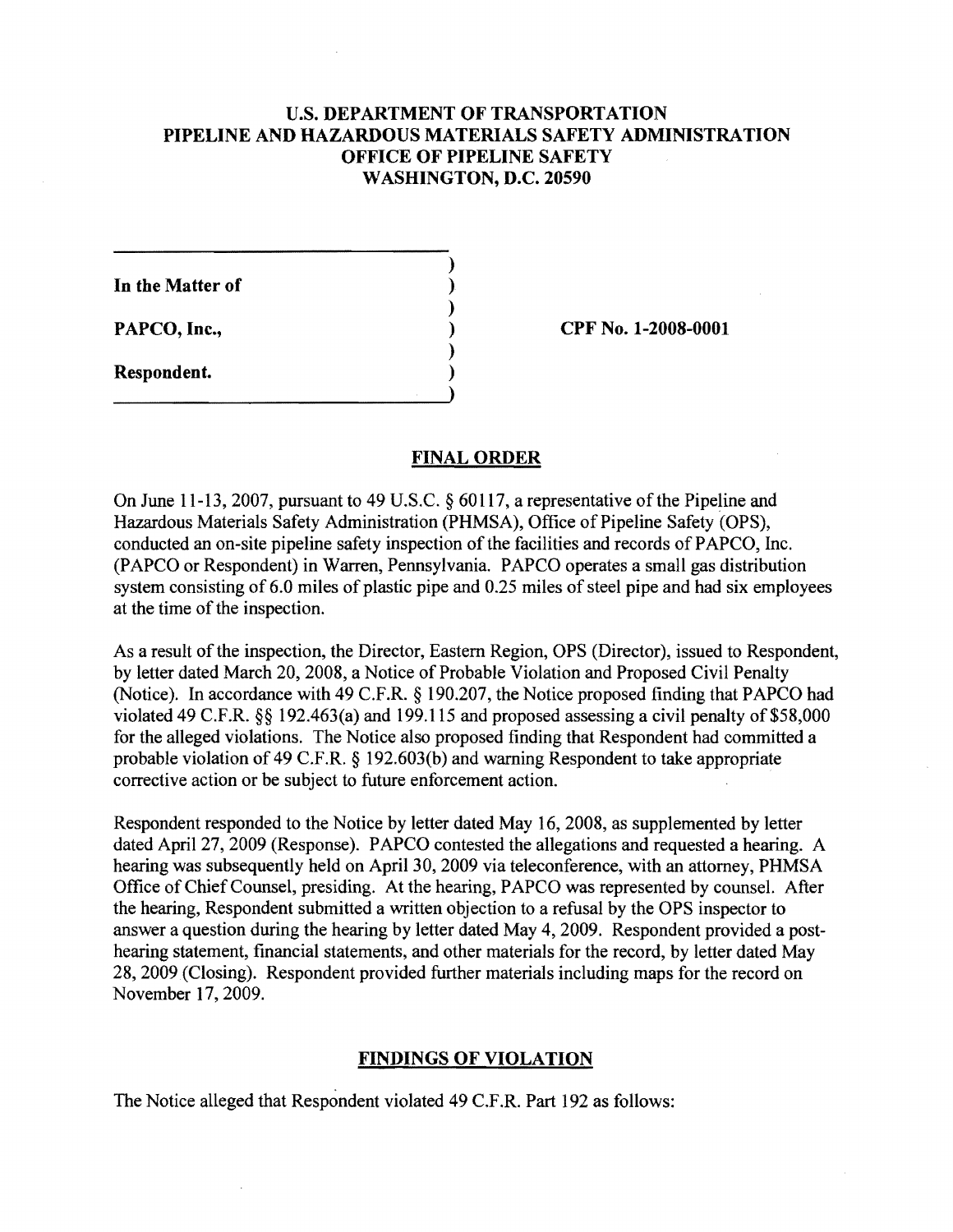Item 2: The Notice alleged that Respondent violated 49 c.F.R. § 192.463(a), which states:

### § 192.463 •• External corrosion control: Cathodic protection

(a) Each cathodic protection system required by this subpart must provide a level of cathodic protection that complies with one or more of the applicable criteria contained in appendix D of this part. If none of these criteria is applicable, the cathodic protection system must provide a level of cathodic protection at least equal to that provided by compliance with one or more of these criteria.

Specifically, the Notice alleged that at four cited locations, Respondent's cathodic protection system did not provide a level of cathodic protection meeting the applicable -0.85V acceptance criteria for pipe-to-soil readings. These locations included: (1) Williams Southwell Meter; (2) Public Way Valves; (3) West End RR Bridge; and (4) 300 Yards East of Mohawk Valves. The Notice alleged that in three of the four locations, the readings remained below acceptance criteria for over two years and at the West End RR Bridge location the readings remained below acceptance criteria for over three years.

In its Response and during the hearing, PAPCO acknowledged that the cathodic protection was "below the negative -.85 volt level" at three of the four locations cited in the Notice. With respect to the Williams Southwell Meter location, Respondent provided maps and information demonstrating that at the time of the inspection, the Williams Southwell Meter was located on a gathering line located outside the city limits of Warren, Pennsylvania. Under the regulations in effect at the time, the Williams Southwell Meter location was therefore exempt from the regulations.<sup>1</sup>

Accordingly, after considering all of the evidence and the legal issues presented, I find that Respondent violated 49 C.F.R. § 192.463(a) by failing to provide a level of cathodic protection meeting the applicable criteria at: (1) Public Way Valves; (2) West End RR Bridge; and (3) 300 Yards East of Mohawk Valves. I further find that Respondent did not violate 49 C.F.R. § 192.463(a) with respect to the Williams Southwell Meter location. To the extent Respondent provided information and explanations that may be relevant to mitigation of the proposed civil penalty for this violation, this information will be discussed in the Assessment of Penalty section below.

Item 3: The Notice alleged that Respondent violated 49 C.F.R. § 199.115, which states:

### § 199.115 - Contractor employees

With respect to those employees who are contractors or employed by a contractor, an operator may provide by contract that the drug testing, education, and training required by this part be carried out by the contractor provided:

(a) The operator remains responsible for ensuring that the requirements of this part are complied with; and

(b) The contractor allows access to property and records by the operator, the Administrator, and if the operator is subject to the jurisdiction of a state agency, a representative of the state agency for the purpose of monitoring the operator's compliance with the requirements of this part.

 $\frac{1}{1}$  Amendments have since been made to the regulations that may have impacted the exemption status of this line.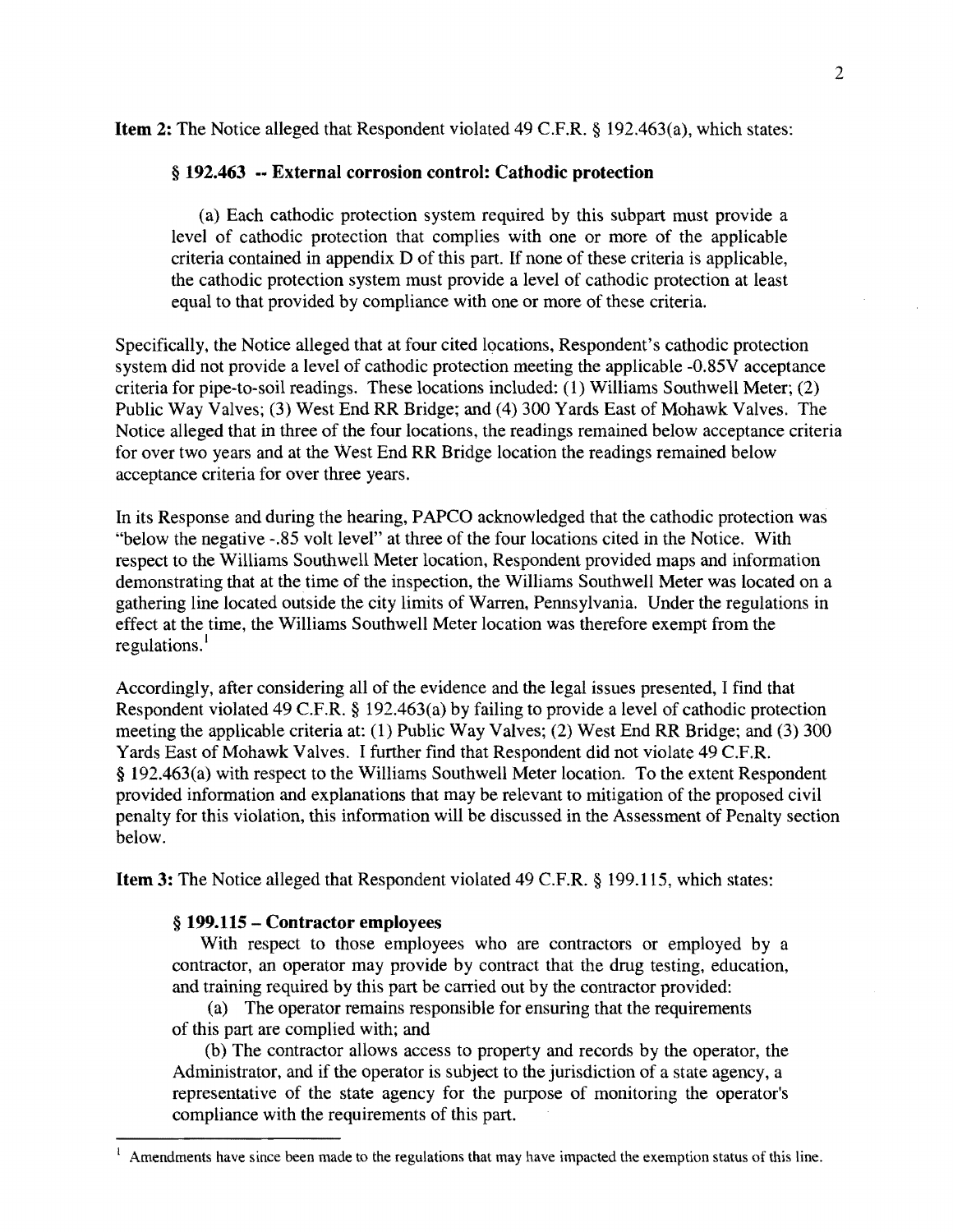Specifically, the Notice alleged that between 2002 and 2007 PAPCO engaged a contractor that did not have its own drug and alcohol plan to perform maintenance on its pipeline without including the contractor in PAPCO's drug and alcohol plan.

In its Response and during the hearing, PAPCO acknowledged that the contractor was not enrolled in its drug and alcohol program and that its assumption that the contractor was enrolled in a contractor drug and alcohol program was incorrect.

Accordingly, after considering all of the evidence and the legal issues presented, I find that Respondent violated 49 C.F.R. § 199.115 by engaging a contractor that did not have its own drug and alcohol plan to perform maintenance on its pipeline without including the contractor in PAPCO's drug and alcohol plan. To the extent Respondent provided information and explanations that may be relevant to mitigation of the proposed civil penalty for this violation, this information will be discussed in the Assessment of Penalty section below.

These findings of violation will be considered prior offenses in any subsequent enforcement action taken against Respondent.

#### ASSESSMENT OF PENALTY

Under 49 U.S.C. § 60122, Respondent is subject to an administrative civil penalty not to exceed \$100,000 per violation for each day of the violation, up to a maximum of \$1,000,000 for any related series of violations. In determining the amount of a civil penalty under 49 U.S.C. § 60122 and 49 C.F.R. § 190.225, I must consider the following criteria: the nature, circumstances, and gravity of the violation, including adverse impact on the environment; the degree of Respondent's culpability; the history of Respondent's prior offenses; the Respondent's ability to pay the penalty and any effect that the penalty may have on its ability to continue doing business; and the good faith of Respondent in attempting to comply with the pipeline safety regulations. In addition, I may consider the economic benefit gained from the violation without any reduction because of subsequent damages, and such other matters as justice may require. The Notice proposed a total civil penalty of \$58,000 for the violations cited above.

In its Response and during the hearing, PAPCO advanced general arguments about the total proposed penalty level as well as specific arguments about how the penalty assessment factors should be applied to Items 2 and 3 individually. In particular, PAPCO took issue with OPS' characterization of its compliance efforts as being reactive and not proactive, and objected to this characterization being part of the final determination of whether or at what level civil penalties should be assessed. PAPCO also argued that the total penalty amount proposed in the Notice was excessive given the company's financial condition and the fact that PAPCO was a small operator and only operated a single six-mile length of plastic pipe, albeit with steel risers.

During the hearing, OPS stated that it believed the proposed penalty amount was appropriate in part because while PAPCO took action to correct the alleged non-compliance, it was being "reactive" to OPS inspections as opposed to being proactive on compliance. PAPCO's counsel immediately objected to OPS' characterization of it as being reactive and responded by questioning the OPS inspector on whether he believed PAPCO to be a generally good and responsible operator. The inspector refused to respond to this question, stating that he felt any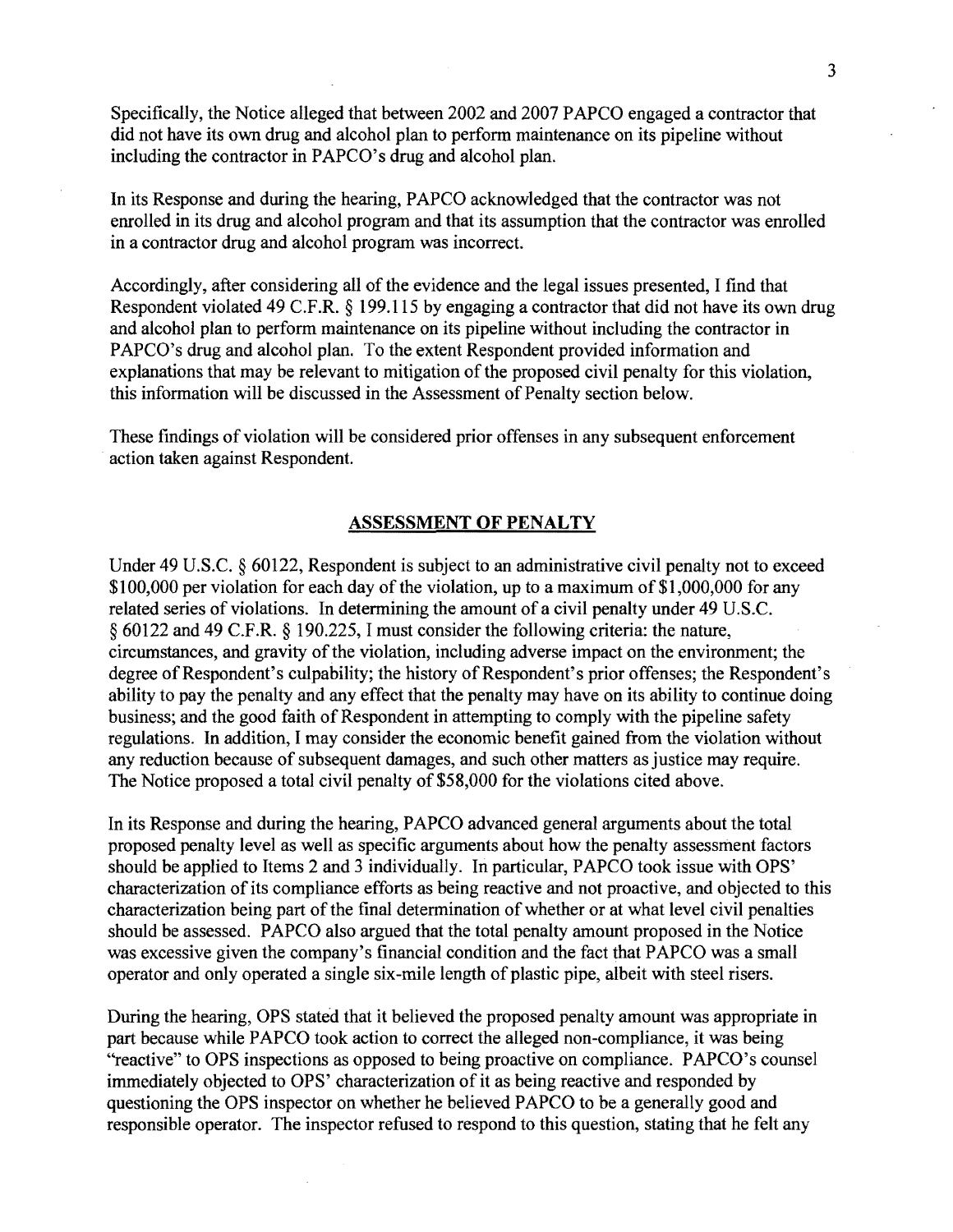response he gave would be subjective. PAPCO pointed out that three previous OPS inspections in 2000, 2002, and 2004 resulted in no findings of violations and only one warning item and went on to repeat its question about whether the inspector considered PAPCO to be a generally good and responsible operator. The inspector again refused to respond. In light of OPS' statement that PAPCO was being reactive and not proactive on compliance, PAPCO objected to the inspector's refusal to respond to this question.

By letter dated May 4, 2009, PAPCO renewed its objection stating that the inspector's refusal to respond to its questions during the hearing constituted a refusal of the prosecuting office "to" allow examination of the testimony of its witness in violation of due process and the hearing procedures at 49 C.F.R. § 190.211." These procedures state that:

The Respondent may also examine the evidence and witnesses presented by the <sup>2</sup> government.

PAPCO stated that the government's attempt to justify the proposed penalty amount in part on the grounds that PAPCO was being reactive not proactive, coupled with the inspector's refusal to answer the questions asked by PAPCO's counsel in probing this statement, amounted to cutting off critical examination and unfairly prejudicing PAPCO's ability to defend itself.<sup>3</sup> The Presiding Official noted PAPCO's objection and stated that a determination on this issue would be made in the Final Order.

First, it should be noted that the Federal Rules of Evidence are not controlling in administrative proceedings unless made so by statute or agency rule.<sup>4</sup> Under 49 U.S.C. 60122 and 49 C.F.R. Part 190, pipeline enforcement hearings are conducted "informally without strict adherence to rules of evidence.<sup>" Respondents</sup> are entitled to contest the proceeding and examine the evidence and witnesses presented by the government. While technical rules of evidence are not applicable in this proceeding, to the extent the probative value of evidence proffered by the government is outweighed by the potential adverse effects of its being confusing, misleading, or prejudicial, such evidence will not be considered. The statement made during the hearing by OPS that PAPCO was being reactive not proactive on compliance may have reflected the opinion of the individual who made the statement. However, I find that this statement was not supported by the information available in the record concerning PAPCO's compliance history. Accordingly, PAPCO's objection is sustained and OPS' statement that PAPCO was being reactive on compliance is hereby stricken. Any civil penalty assessment shall not be based on this statement in any way or on OPS' opinion about PAPCO's general intentions to comply.

With respect to the total penalty level, PAPCO argued that the penalty amount proposed in the Notice was excessive given the size of the company and the fact that it only operated a six mile

 $5$  49 C.F.R. § 190.211(d).

 $249$  C.F.R. § 190.211(d).

<sup>&</sup>lt;sup>3</sup> Letter from Norman J. Kennard, Esq., Thomas, Long, Niesen & Kennard to Larry T. White dated May 4, 2009 at page 2.

<sup>4</sup> See for example, IO C.F.R. Part 2, Subpart G (NRC); 12 C.F.R. § 622.8 (Farm Credit Administration); 14 C.F.R. § 13.222(b) (FAA, civil penalty actions); 16 C.F.R. § 3.43(b) (FTC); 18 C.F.R. § 385.509 (FERC); 45 C.F.R. § 81.78 (Health & Human Services, Part 80 proceedings).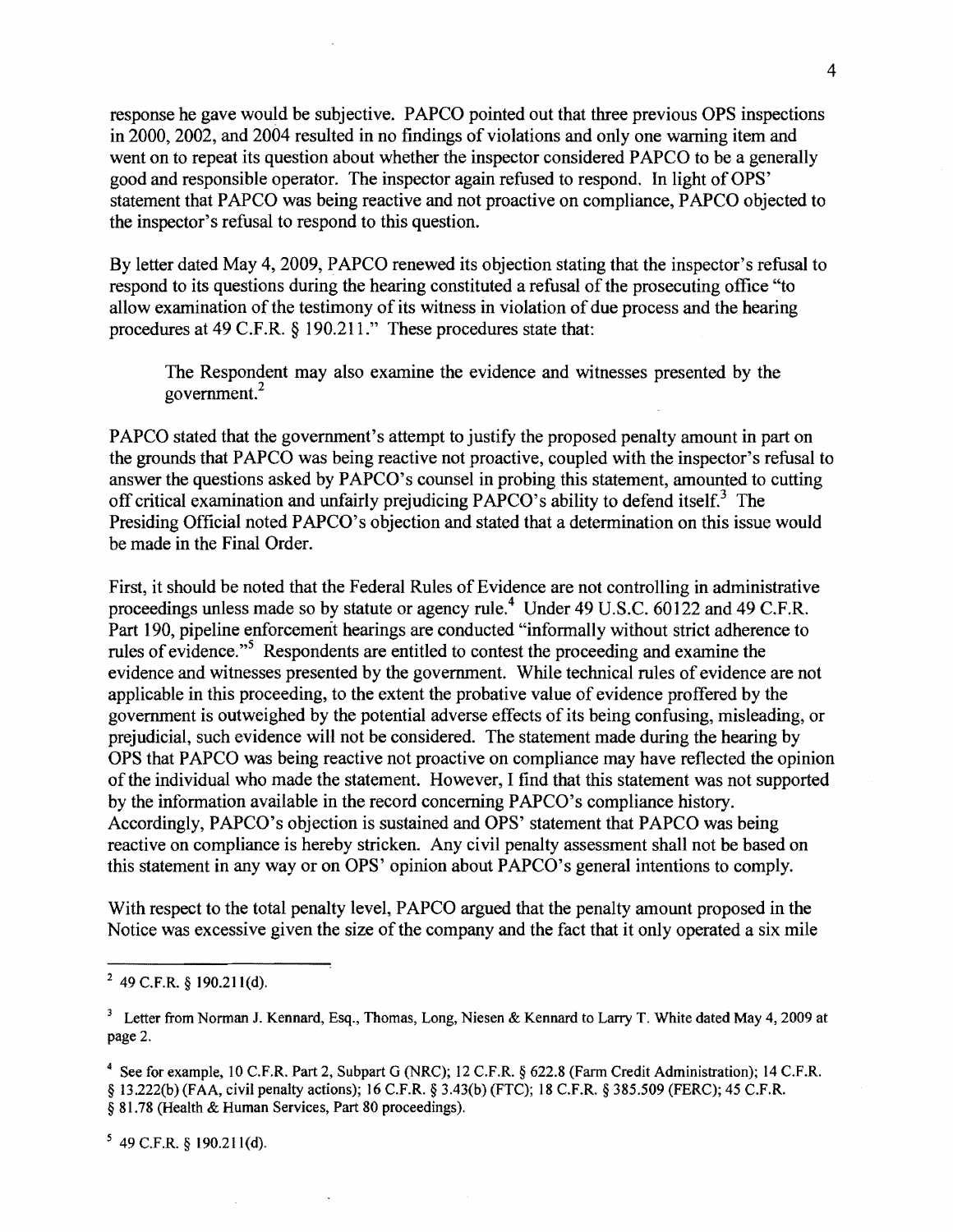plastic pipe, albeit with steel risers, along with the absence of a history of prior offenses. PAPCO cited previous cases in which OPS cited large pipeline operators with nationwide systems consisting of thousands of miles of steel pipe for violating the same regulations and noted that if the penalties assessed by PHMSA to these large operators were proportional based on pipeline miles or throughput, these operators would have been fined in the hundreds of millions of dollars but were only fined in the \$4,000 to \$5,000 range.<sup>6</sup> In response OPS pointed to a case involving a large operator where higher penalties were assessed.<sup>7</sup> Having considered these arguments, pipeline operators should understand that the circumstances, gravity, and culpability are different in every case because different facts are involved, and penalty levels in one case are generally not predictors of penalty levels in another case even if the same regulation is involved. There is no penalty schedule in the regulations and nothing in the regulations requires that the same penalty levels be imposed for violations in different cases.

With respect to its ability to pay, PAPCO stated that Hurricane Ike had caused hundreds of thousands of dollars in damage to its facilities, severely impacting its ongoing profitability. PAPCO submitted financial statements for the year ending October 31, 2008 and for the sixmonth period ending April 28, 2009. These statements consisted of balance sheets, statements of income/loss, and statements of shareholder equity but were unaudited and did not include cash flow statements and other disclosures required by generally accepted accounting principles. The transportation ofhazardous products by pipeline is a regulated industry and companies choosing to engage in this business need to have the financial ability to deal with all regulatory and compliance matters as part of being a safe operation. While the financial statements provided by Respondent have been made part ofthe record and are being considered to the extent they constitute some evidence of PAPCO's financial condition, they do not demonstrate an inability to pay regulatory penalties of the levels involved in this case. Accordingly, I am not persuaded that civil penalties for the violations in this case should be reduced on the grounds of ability to pay.

Item 2: The Notice proposed a civil penalty of \$38,000 for Respondent's violation of 49 C.F.R.  $§$  192.463(a) for failing to provide a level of cathodic protection meeting the -0.85V acceptance criteria at four specified locations. With respect to the nature, circumstances, and gravity ofthis violation, maintaining adequate levels of cathodic protection is a fundamental part of protecting a pipeline from corrosion. In its Response and during the hearing, P APCO argued that the noncompliance was inadvertent and while the cathodic protection was below acceptance criteria, it was in place and working and there was no immediate threat to the public. PAPCO further explained that its cathodically protected sites were scheduled to be remediated in October 2007 but due to hurricane damage its crews were transferred to other facilities and remediation was delayed until Spring 2008. I acknowledge that PAPCO took action to correct the cathodic protection deficiencies and come into compliance. However, that does not negate the violation. Moreover, PAPCO was culpable for the violation as pipeline operators are obligated to monitor cathodic protection levels and promptly correct any deficiencies. In this case, the cathodic

<sup>6</sup> Specifically, the cases cited by Respondent were *In the matter o/Colonial Pipeline Company,* CPF No. 2-2005 5012 (Sept. 1,2006) and *In the matter 0/Brea Canyon Oil Company, Inc.,* CPF No. 5-2004-0005 (Sept. 13,2006).

*<sup>7</sup> In the matter 0/Exxon Mobil Pipeline Company,* CPF No. 1-2006-5005 (Nov. 24, 2008).

<sup>&</sup>lt;sup>8</sup> The compliance history was known by OPS and the proposed penalty amounts in the Notice did not include any additional penalty amounts for prior offenses.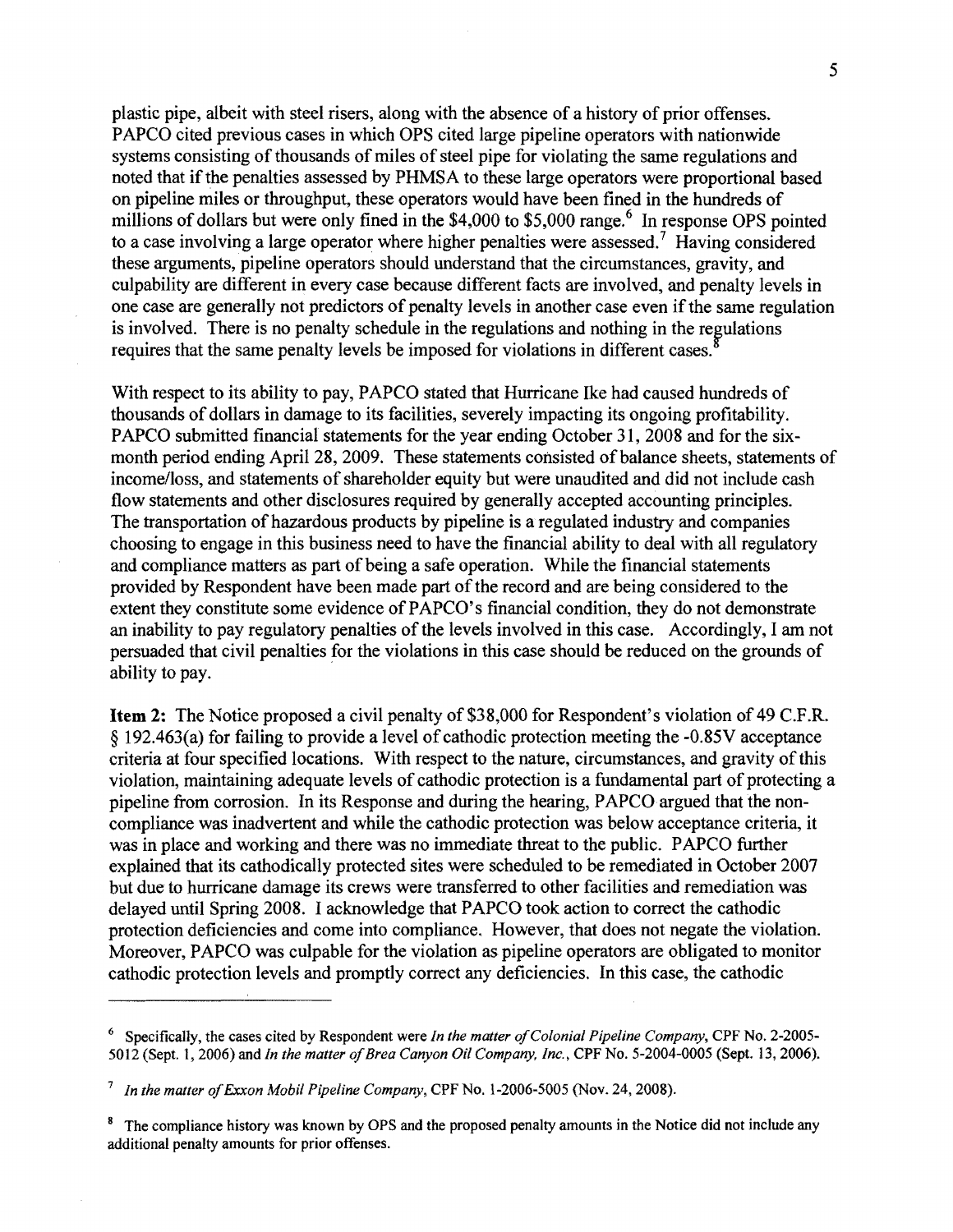protection was not deficient for days or even weeks but for a period of many months. As discussed above, however, Respondent showed that with respect to the Williams Southwell Meter location, the meter was located on a gathering line located outside the city limits of Warren, Pennsylvania and was exempt from cathodic protection requirements under the regulations in effect at the time. Accordingly, I find that a proportional reduction in the penalty amount proposed in the Notice for this Item is warranted on this basis. Based upon the foregoing, I assess Respondent a reduced civil penalty of \$36,500.

**Item 3:** The Notice proposed a civil penalty of \$20,000 for Respondent's violation of 49 C.F.R. § 199.115 by engaging a contractor that did not have its own drug and alcohol plan to perform maintenance on its pipeline without including the contractor in PAPCO's drug and alcohol plan. With respect to the nature, circumstances, and gravity of this violation, drug and alcohol testing of all personnel who perform work tasks on a pipeline is a key part of pipeline transportation safety. In its Response and at the hearing, PAPCO stated that the individual concerned was a sober, reliable person who had never been involved in any erratic behavior. Drug and alcohol testing, however, is not only required to be performed on personnel who appear to be under the influence on a given occasion or after an accident, rather continuous, ongoing testing is required. PAPCO was culpable for this violation as all pipeline operators are obligated to ensure all personnel performing work on their pipelines are covered by a drug and alcohol program. Moreover, this violation continued for a period of five years. Having considered Respondent's arguments, I am not persuaded that a reduction in the penalty amount proposed in the Notice for this Item is justified. Based on the foregoing, I assess Respondent a civil penalty of \$20,000 for its violation of49 C.F.R. § 199.115.

In summary, having reviewed the record and considered the assessment criteria for each of the Items cited above, I assess Respondent a total civil penalty of \$56,500.

Payment of the civil penalty must be made within 20 days of service. Federal regulations  $(49 \text{ C.F.R.} \S 89.21(b)(3))$  require such payment to be made by wire transfer through the Federal Reserve Communications System (Fedwire), to the account of the U.S. Treasury. Detailed instructions are contained in the enclosure. Questions concerning wire transfers should be directed to: Financial Operations Division (AMZ-341), Federal Aviation Administration, Mike Monroney Aeronautical Center, P.O. Box 269039, Oklahoma City, Oklahoma 73125. The Financial Operations Division telephone number is (405) 954-8893.

Failure to pay the \$56,500 civil penalty will result in accrual of interest at the current annual rate in accordance with 31 U.S.C. § 3717, 31 C.F.R. § 901.9 and 49 C.F.R. § 89.23. Pursuant to those same authorities, a late penalty charge of six percent (6%) per annum will be charged if payment is not made within 110 days of service. Furthermore, failure to pay the civil penalty may result in referral of the matter to the Attorney General for appropriate action in a district court of the United States.

#### **WARNING ITEM**

With respect to Item 1, the Notice alleged a probable violation of Part 192 warned Respondent to promptly correct this item of be subject to future enforcement action. The warning was for: